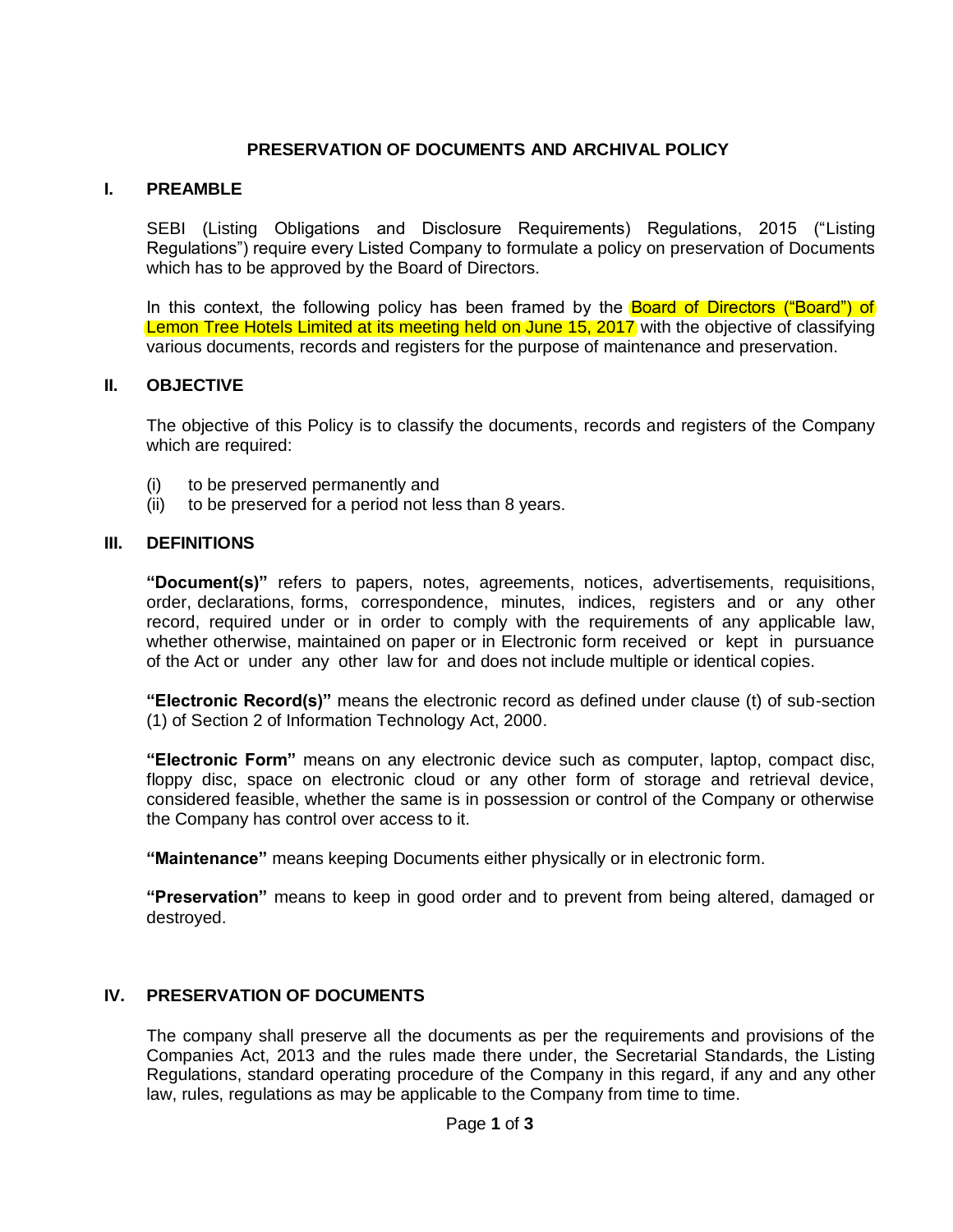Documents which are to be maintained permanently:

The Company shall maintain the following documents on a permanent basis:

- (i) The Original Signed and Stamped Memorandum of Association and the Articles of Association of the Company
- (ii) Minutes of General Meetings, Board Meetings and various Committee Meetings
- (iii) Register of Members along with Index
- (iv) Foreign Register of Members, if any
- (v) Register of loans, guarantee, security and acquisition made by the company
- (vi) Register of investments not held in its own name by the company, if any
- (vii) Register of contracts with related party and contracts and Bodies etc. in which directors are Interested
- (viii) Register of Charges
- (ix) Registers of Renewed and duplicate share certificates
- (x) Register of directors and KMP
- (xi) Intellectual Property Documents shall include, but shall not be limited to Copyrights, Trademarks, Patents, and Industrial Designs. Intellectual Property Rights Documents that are owned by the Company shall be retained by the Company permanently

Documents which are to be maintained for at least eight financial years:

- (i) Books of account together with the vouchers relevant to any entry in such books of accounts
- (ii) Registers of Debenture holders (including Foreign Registers of Debentures) or Register for any other Securities issued by the Company
- (iii) Copies of Annual Returns
- (iv) Disclosure of Interest received from the Directors of the Company in the manner prescribed
- (v) Attendance Registers, Notices, Agenda, Notes on Agenda and other related papers of General Meetings, Board Meetings and various Committee Meetings
- (vi) Instrument creating a Charge or modifying a Charge, if any
- (vii) Changes to the Memorandum of Association and the Articles of Association, if any
- (viii) Register of deposits accepted or renewed, if any
- (ix) Tax Records Tax records including, but not limited to documents concerning tax assessment, tax filings, proof of deductions, tax returns, appeal preferred against any claim made by the relevant tax Authorities, shall be maintained for a period of 8 years or for a period of 8 years after a final Order has been received with respect to any matter which was preferred for Appeal, as the case may be
- (x) Employment /Personnel Record in case of employees of the Company
- (xi) Relevant marketing and sales documents
- (xii) Press Releases
- (xiii) Legal documents including but not limited to contracts, legal opinions, pleadings, Orders passed by any court or tribunal, Judgments, Interim Orders, Documents relating to cases pending in any Court or Tribunal or any other Authority empowered to give a decision on any matter, Awards, Documents relating to property matters